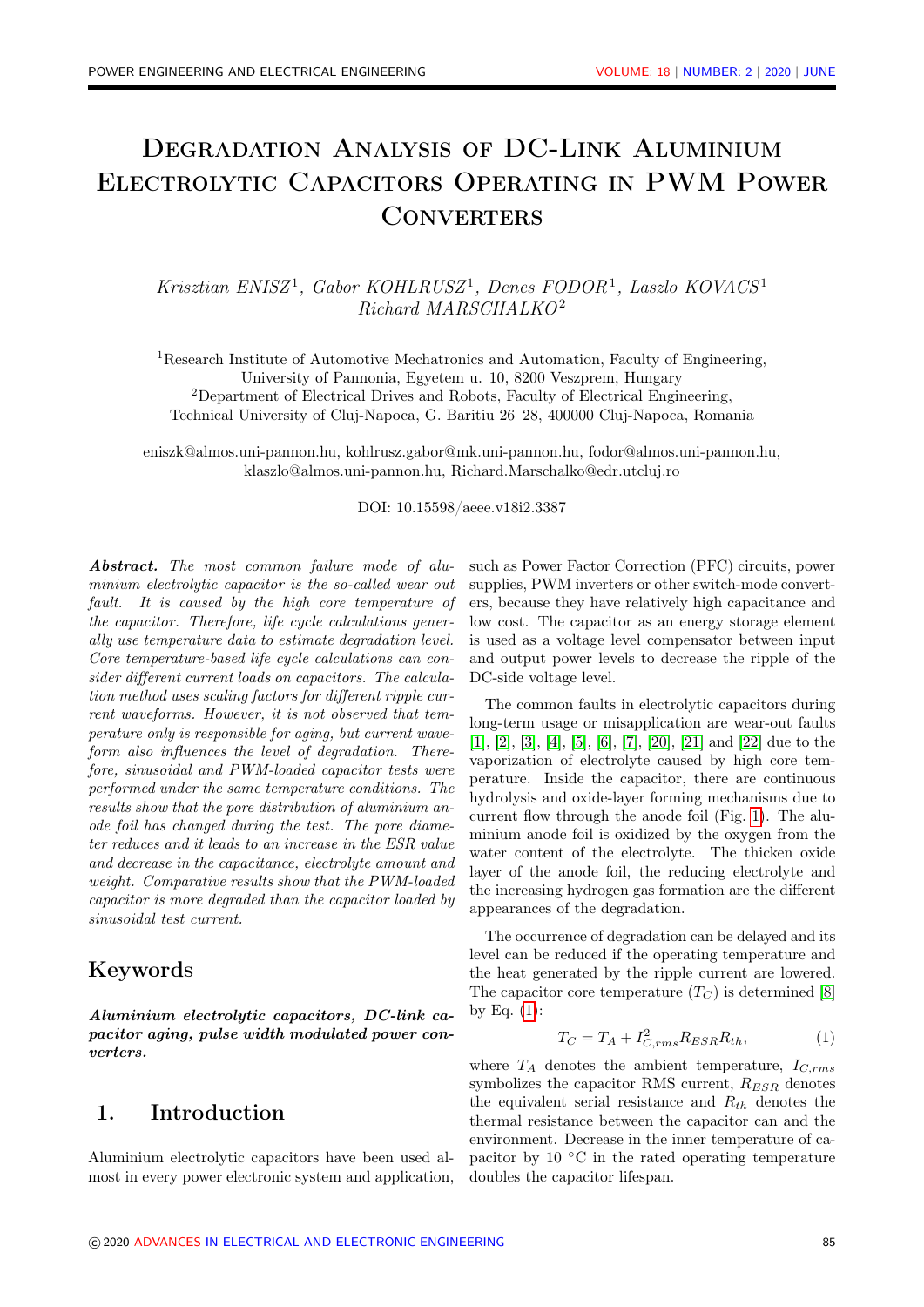<span id="page-1-0"></span>

Fig. 1: Oxide-layer forming mechanism in an aluminium electrolytic capacitor.

The  $R_{ESR}$  is a construction dependent parameter, which contains the inner resistance of the conductive components (dielectric losses and ohmic resistance of raw materials, electrolyte, terminals and connections). This is a relatively small resistance but still not negligible. Beside the ripple current, these resistances are responsible for the temperature increase in the core. Reliability and lifetime of the capacitor are mainly influenced by the ripple current [\[22\]](#page-6-2), [\[23\]](#page-6-3) and [\[24\]](#page-6-4).

There are numerous standards, which include the test procedures of aluminium electrolytic capacitors like: AEC-Q200, IEC 60384-1, IEC 60384-4 and CECC [\[14\]](#page-5-7), [\[15\]](#page-5-8) and [\[16\]](#page-5-9). Capacitor tests performed by manufacturers use mostly sinusoidal and constant voltage. Recently, PWM converters are widespread [\[1\]](#page-4-0), [\[2\]](#page-5-0), [\[3\]](#page-5-1), [\[4\]](#page-5-2), [\[5\]](#page-5-3), [\[6\]](#page-5-4), [\[8\]](#page-5-6), [\[9\]](#page-5-10), [\[10\]](#page-5-11), [\[11\]](#page-5-12), [\[12\]](#page-5-13), [\[13\]](#page-5-14) and [\[17\]](#page-5-15). Since these circuits operate switch-mode, the electrolytic capacitors are loaded with PWM voltage. Therefore, the load current of the capacitors is high-frequency rippled current, which causes substantial degradation in capacitor structural materials. The ESR value of PWMloaded capacitor increases while the capacitance and weight decrease. The reduced capacitance and lower leakage current level imply the change of anode foil oxide layer. The standardized test procedures are not suitable for degradation analysis of capacitors loaded by square-wave current.

The calculation of core temperature can be scaled by correction factors to be valid for different ripple current waveforms [\[18\]](#page-5-16) and [\[19\]](#page-5-17). Lifecycle calculations consider modified core temperatures by scaling factors for different ripple current waveforms. However, it is not revealed how life cycle varies at the same core temperatures when the capacitor is loaded by different ripple current. In this study, we analysed capacitor degradation caused by different ripple current waveforms at the same core temperatures.

### 2. Measurement Environment

For comparative analysis, different capacitors have been loaded by the standard sinusoidal current and PWM load.

During Endurance test with sinusoidal current, the capacitor current is sinusoidal. The ambient temperature is the recommended maximum operating temperature of the tested capacitor, usually 85 or 105 ◦C depending on its construction. The applied voltage is constant during the entire test duration and both the voltage and temperature are the rated values.

None of the standardized test procedures use highfrequency square-wave voltage to load the capacitor, therefore, a switch-mode power converter has been developed to ensure the PWM load to the analysed capacitor.

For degradation tests under PWM operation, a Two-Quadrant Chopper has been used, which contains the examined capacitor as can be seen in Fig. [2.](#page-1-1) The rated voltage of the capacitor meets the supply voltage of the converter. The converter contains an inductor (L) as output, which loads the capacitor (C). Two switches ensure the PWM voltage operation of the circuit.

<span id="page-1-1"></span>

Fig. 2: The concept of the test bench.

The elements of the test circuit had to be appropriately chosen for the proper measurements. The initial parameters were the following:  $C_R = 4700 \text{ }\mu\text{F}$ ,  $U_R$  = 400 V,  $ESR$  = 23 m $\Omega$ ,  $Z$  = 28 m $\Omega$ ,  $d = 76.9$  mm,  $l = 105.7$  mm;  $I_{AC,R} = 13.8$  A. The specifications of the circuit were the following:  $f_s = 10$  kHz,  $T = 10$  µs; the operating current and ripple:  $I_{op} = 27.3$  A,  $\Delta I_{op} = 2.7$  A, and the operating current of the capacitor was calculated from  $I_{AC,R}$  at  $U_T = 400$  V.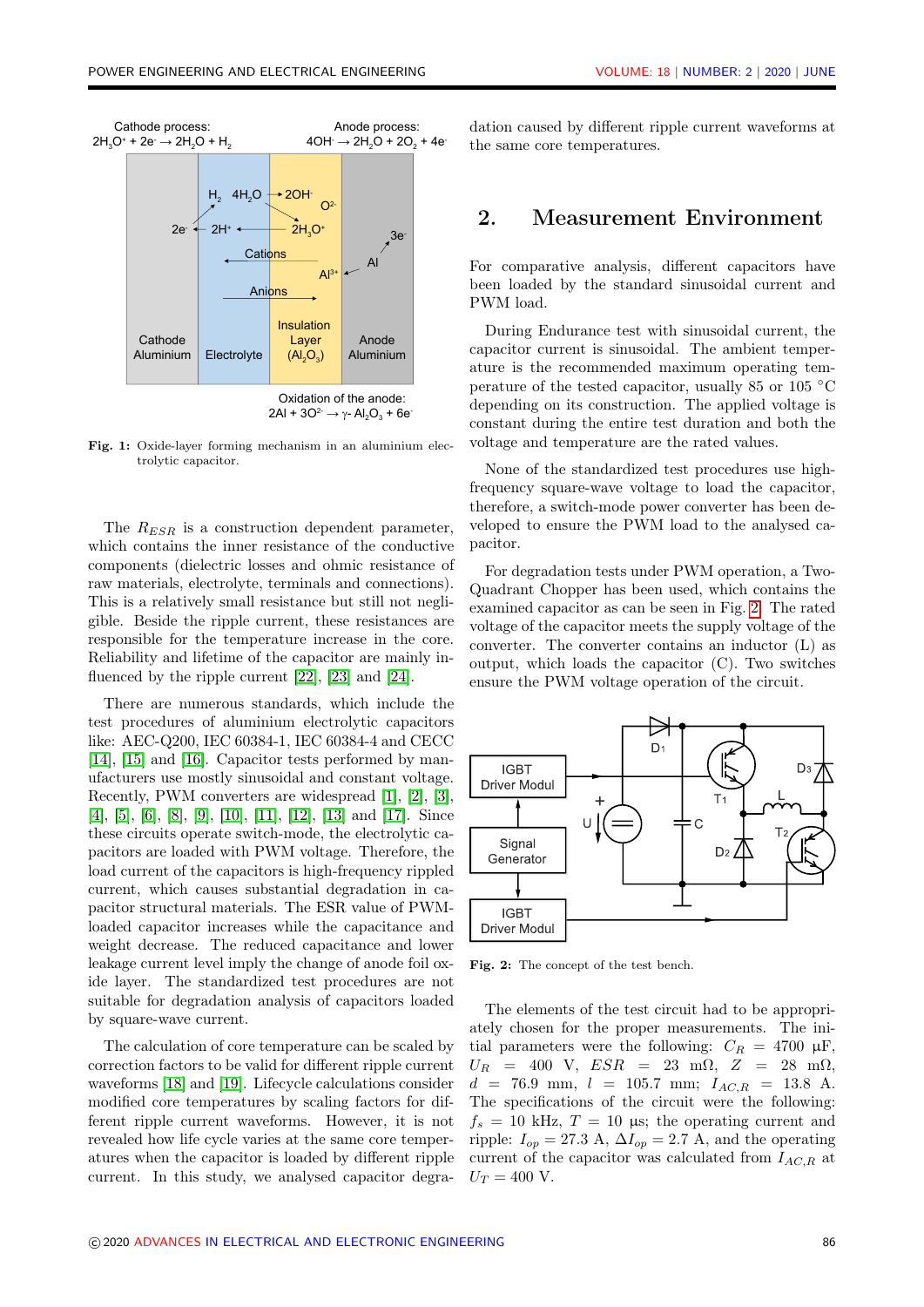|       |                   | OLC before tests               | OLC after tests                |                    |  |  |  |  |
|-------|-------------------|--------------------------------|--------------------------------|--------------------|--|--|--|--|
|       |                   | $(\mu A,$ measured after 24 h) | $(\mu A,$ measured after 24 h) |                    |  |  |  |  |
|       | Sinusoidal        | <b>PWM</b>                     | Sinusoidal                     | <b>PWM</b>         |  |  |  |  |
|       | $(50 \text{ Hz})$ | $(10 \text{ kHz})$             | (50 Hz)                        | $(10 \text{ kHz})$ |  |  |  |  |
| Lot A | 77.5              | 78.65                          | 50.75                          | 47.7               |  |  |  |  |
| Lot B | 109.3             | 114.11                         | 62.6                           | 50.4               |  |  |  |  |
| Lot C | 69.64             | 72.54                          | 45.4                           | 42.07              |  |  |  |  |
| Lot D | 101.75<br>106.37  |                                | 68.17                          | 48.78              |  |  |  |  |
|       |                   |                                |                                |                    |  |  |  |  |

<span id="page-2-2"></span>Tab. 1: Operating Leakage Currents (OLC) of the capacitors.

The signal generator is based on SG3524 IC, which can generate accurate square waveform with variable duty cycle. The IGBT modules (SEMIKRON SKM 195GB126D) were driven by HCPL-3120 IGBT gate drive optocoupler circuits, which provides  $+15/-5$  V signals. In order to minimize the losses, the inductor resistance  $(R_L)$  must be as small as possible, hence the value  $R_L = 1 \Omega$  has been chosen. It can be seen that in contrast to low resistance, relatively high power dissipation occurs.

The specified ripple current can be ensured by calculating the duty cycle (Eq. [\(2\)](#page-2-0)) and the inductivity of the coil  $(Eq. (3))$  $(Eq. (3))$  $(Eq. (3))$  as the following:

$$
T_C = \frac{T}{2} \left( \frac{U_{avg}}{U} + 1 \right) = 0.534 \cdot 10^{-4} \text{ s}, \quad (2)
$$

<span id="page-2-1"></span>
$$
L \ge \frac{R}{f_s} \left( 2 \ln \frac{2U + R\Delta I_{op}}{2U - R\Delta I_{op}} + 1 \right)^{-1} = 7.272 \text{ mH.}
$$
 (3)

The environment was verified based on SPICE circuit simulation of the model and the realized equipment was validated by test measurement. The circuit can generate the needed current stress for capacitor testing.

## 3. Test and Measurement Results

The 48 capacitors have been chosen from the rated voltage and capacitance domain of 400 V and 560  $\mu$ F, respectively. The tested capacitors were grouped into four sets  $(Lot A - Lot D)$  based on their part numbers. Each group contains 12 capacitors, 6 for standard test, and 6 for PWM load test. The operating leakage current  $(I_{OLC})$  was measured before the test procedure in order to verify the same initial conditions for all the tested capacitor pairs. The measurement was performed on 105 ◦C (the maximum operating ambient temperature of the capacitors) in a heating chamber. As can be seen in Tab. [1,](#page-2-2) the currents converge to the same values. Consequently, the conditions of the oxide layers were similar.

The capacitors were tested with both the standard equipment to perform sinusoidal tests and the developed test bench to perform PWM tests. The allowed maximum ratings (current and voltage level) for the alternating current tests were calculated according to the catalogue data of capacitors.

When capacitors were tested with PWM load, it was necessary to obtain the needed load current by Eq.  $(4)$ , which is equivalent to the current applied in standard test. Capacitor ESR and power  $(P)$  are known as a result of standard procedures:

<span id="page-2-3"></span>
$$
P = I^2ESR(f). \tag{4}
$$

<span id="page-2-0"></span>The determined core temperature for all the tests was 109 ◦C in order to ensure identical test conditions for all capacitors and to avoid different capacitor degradation and electrolyte vaporization caused by different core temperatures. During test procedures, the core temperatures of the capacitors were measured with a K type thermocouple, which was inserted into the capacitor. Based on the measured core temperature, the duty cycle of the PWM voltage signal was adjusted to maintain 109 ◦C.

The weight and electrical parameters of the capacitors  $(C, ESR, Z)$  were measured at the beginning of the test and in every 250 hours.

Table [2,](#page-3-0) Tab. [3](#page-3-1) and Tab. [4](#page-3-2) show the aging effects of 50 Hz sine and 10 kHz PWM voltage signals on the capacitors at 20 ◦C ambient temperature.

The 10 kHz PWM voltage signal test resulted in more intensive aging than the standard sinusoidal endurance test: higher rate of capacitance reduction, weight loss and ESR increase were noticed. The weight loss indicates the evaporation of the electrolyte, while the change of the capacitance and ESR identify the structural, chemical and volumetric transformation of the anode, cathode and the electrolyte. The capacitance values decrease that can be explained by the reduction of conducting plates (the charge storing capacity of anode foil is less) and/or distance increase between them.

After the alternating current tests, the OLC measurements were performed. The values of steady-state OLCs were categorized in Tab. [1](#page-2-2) for all tested capacitors. The OLC measurements of Lot B can be seen in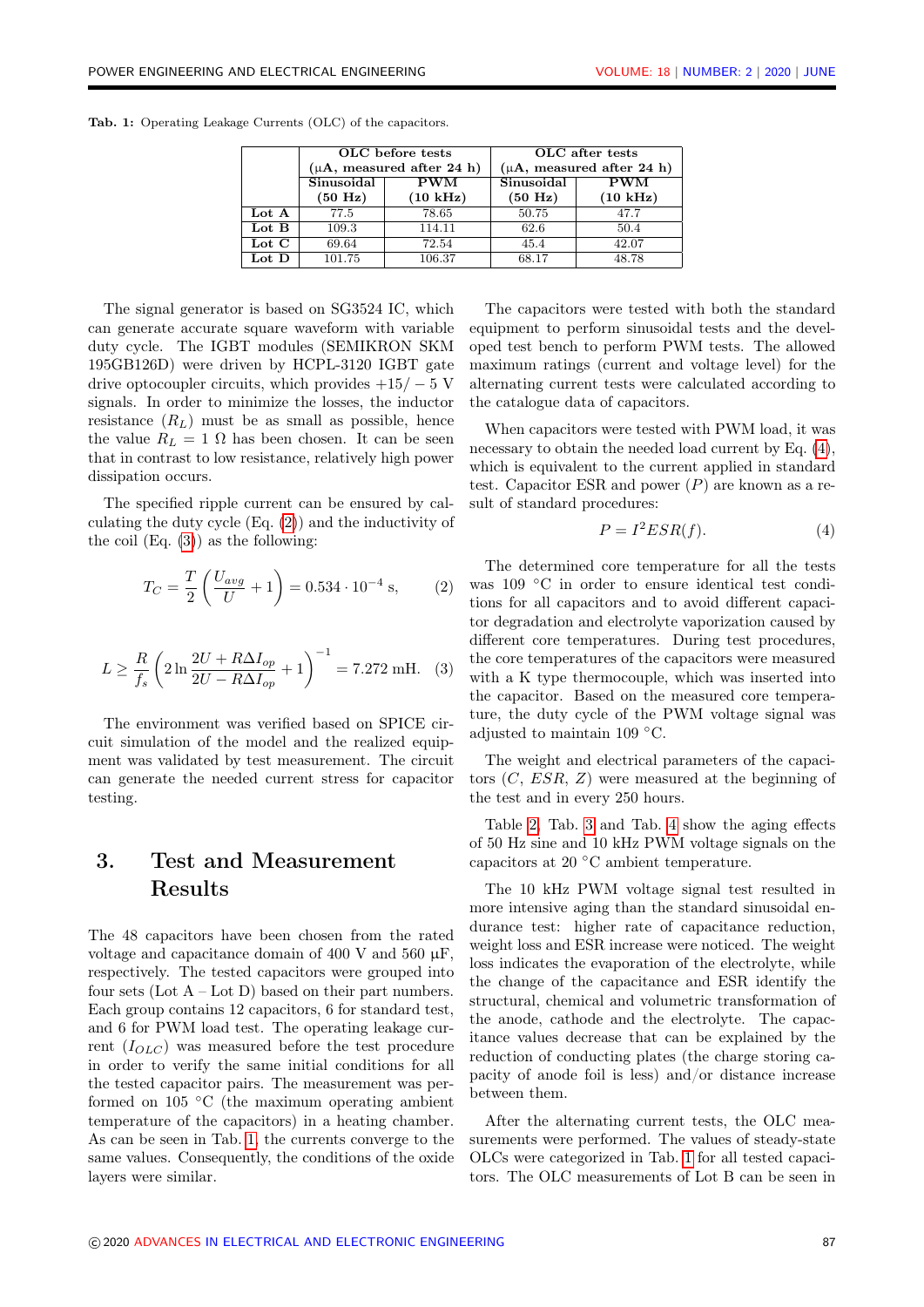| Measure- | Capacitance change (%, measured at 120 Hz, 20 $\mathrm{^{\circ}C}$ ) |                    |                   |                    |                         |                    |                         |                    |
|----------|----------------------------------------------------------------------|--------------------|-------------------|--------------------|-------------------------|--------------------|-------------------------|--------------------|
| ment     | Lot A                                                                |                    | Lot $B$           |                    | $_{\rm Lot}$ $_{\rm C}$ |                    | $_{\rm Lot}$ $_{\rm D}$ |                    |
| time     | Sinusoidal                                                           | <b>PWM</b>         | Sinusoidal        | <b>PWM</b>         | Sinusoidal              | <b>PWM</b>         | Sinusoidal              | <b>PWM</b>         |
| (h)      | $(50 \text{ Hz})$                                                    | $(10 \text{ kHz})$ | $(50 \text{ Hz})$ | $(10 \text{ kHz})$ | $(50 \text{ Hz})$       | $(10 \text{ kHz})$ | $(50 \text{ Hz})$       | $(10 \text{ kHz})$ |
|          |                                                                      |                    |                   |                    |                         |                    |                         |                    |
| 250      | $-1.03$                                                              | $-1.32$            | $-1.3$            | $-1.8$             | $-0.88$                 | $-0.81$            | $-0.31$                 | $-1.13$            |
| 500      | $-1.05$                                                              | $-1.48$            | $-2.56$           | $-3.54$            | $-2.09$                 | $-2.42$            | $-1.23$                 | $-2.21$            |
| 750      | $-1.5$                                                               | $-1.64$            | $-4.06$           | $-4.25$            | $-3.18$                 | $-3.63$            | $-2.51$                 | $-3.2$             |

<span id="page-3-0"></span>Tab. 2: Capacitance change of the capacitors.

<span id="page-3-1"></span>Tab. 3: ESR change of the capacitors.

| Measure-        | ESR change (m $\Omega$ , measured at 120 Hz, 20 °C) |                    |                         |                    |                         |                    |                         |                    |
|-----------------|-----------------------------------------------------|--------------------|-------------------------|--------------------|-------------------------|--------------------|-------------------------|--------------------|
| $\mathbf{ment}$ | $_{\rm Lot}$ $_{\rm A}$                             |                    | $_{\rm Lot}$ $_{\rm B}$ |                    | $_{\rm Lot}$ $_{\rm C}$ |                    | $_{\rm Lot}$ $_{\rm D}$ |                    |
| time            | Sinusoidal                                          | <b>PWM</b>         | Sinusoidal              | <b>PWM</b>         | Sinusoidal              | <b>PWM</b>         | Sinusoidal              | <b>PWM</b>         |
| (h)             | $(50 \text{ Hz})$                                   | $(10 \text{ kHz})$ | $(50 \text{ Hz})$       | $(10 \text{ kHz})$ | $(50 \text{ Hz})$       | $(10 \text{ kHz})$ | $(50 \text{ Hz})$       | $(10 \text{ kHz})$ |
|                 | 104.77                                              | 104.91             | 112.56                  | 113.29             | 104.74                  | 102.95             | 93.44                   | 92.42              |
| 250             | 106.9                                               | 107.38             | 119                     | 123                | 116.42                  | 116.62             | 101.68                  | 100.59             |
| 500             | 111.18                                              | 112.62             | 138.2                   | 148.07             | 142.8                   | 144.57             | 107.8                   | 108.89             |
| 750             | 115.34                                              | 117.64             | 153.75                  | 166.29             | 162.38                  | 165                | 113                     | 114.93             |

<span id="page-3-2"></span>Tab. 4: Weight loss of the capacitors.

| Measure- | Weight loss $(g)$ |                    |                         |                    |                         |                    |                         |                    |  |
|----------|-------------------|--------------------|-------------------------|--------------------|-------------------------|--------------------|-------------------------|--------------------|--|
| ment     | Lot A             |                    | $_{\rm Lot}$ $_{\rm B}$ |                    | $_{\rm Lot}$ $_{\rm C}$ |                    | $_{\rm Lot}$ $_{\rm D}$ |                    |  |
| time     | Sinusoidal        | <b>PWM</b>         | Sinusoidal              | $_{\rm PWM}$       | Sinusoidal              | <b>PWM</b>         | Sinusoidal              | <b>PWM</b>         |  |
| (h)      | $(50 \text{ Hz})$ | $(10 \text{ kHz})$ | $(50 \text{ Hz})$       | $(10 \text{ kHz})$ | $(50 \text{ Hz})$       | $(10 \text{ kHz})$ | $(50 \text{ Hz})$       | $(10 \text{ kHz})$ |  |
|          |                   |                    |                         |                    |                         |                    |                         |                    |  |
| 250      | 0.02              | 0.04               | 0.12                    | 0.16               | 0.05                    | 0.09               | 0.12                    | 0.08               |  |
| 500      | 0.04              | 0.11               | 0.19                    | 0.21               | 0.11                    | 0.19               | 0.15                    | 0.19               |  |
| 750      | 0.09              | 0.14               | 0.23                    | 0.27               | 0.17                    | 0.28               | 0.27                    | 0.32               |  |

<span id="page-3-3"></span>

(a) 10 kHz alternating current test. (b) Standard test. (c) Reference.

Fig. 3: Electron microscopy captures snapshot of anode foil.

Fig. [4](#page-4-1) in detail. Both the waveforms and the steadystate values of OLCs are different after performing AC voltage tests. During 50 Hz and 10 kHz tests, the structure of the oxide layer was erratically transformed. The spikes in the current waveforms can be explained by the deformed spatial structure of the oxide layer. When analysing the current waveform after 10 kHz test, it can be concluded that spikes are more relevant. Lower leakage current level can be observed in steady-state because of the thickened oxide layer of anode. Since the oxide layer went through a more significant deformation, the OLC has less steady-state value when the capacitor was tested with 10 kHz PWM signal instead of 50 Hz sine wave.

Both the capacitance and OLC reduction imply anode foil structural change. Therefore, the anode foils were investigated with structural analysis. The morphology of the anode foil surface was investigated with a scanning electron microscope. As can be seen in Fig. [3,](#page-3-3) there are no significant differences between the results, hence the pore size distribution was examined in order to find the reason for the capacitance and OLC reduction.

The results were obtained from the pore size distribution and the specific surface area examinations. Micro- and macroporosity, as well as specific surface area, were measured by mercury intrusion and nitrogen adsorption porosimeters, after eight hours vacuum treatment on 125 ◦C.

The change of the specific surface area was determined by nitrogen adsorption and the pore size distribution was used for characterization of the degrada-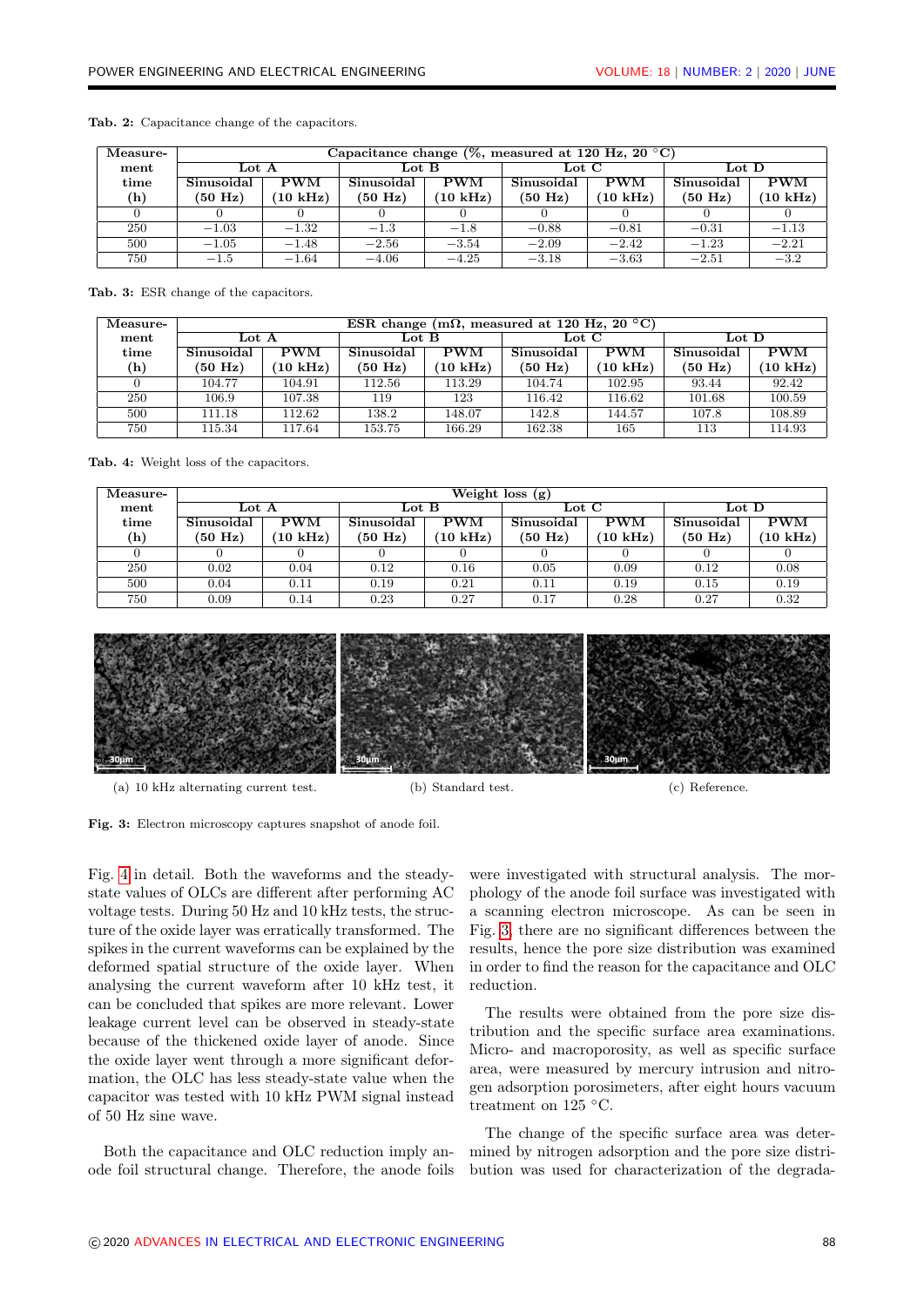<span id="page-4-1"></span>

Fig. 4: Operating leakage currents of Lot B capacitors.

tion of the anode surface. The differential logarithmic pore volume functions in the range of 10–10000 nm have a maximum in the interval of 1000–2000 nm pore diameters. This maximal (Fig. [5\)](#page-4-2) value is shifted to a smaller (600–700 nm) pore size in the case of the capacitor tested on 10 kHz PWM voltage signal. It means that the pits diameter of the foil narrowed during the high-frequency test.

<span id="page-4-2"></span>

Fig. 5: Pore volume distribution.

### 4. Conclusions

The general problem with the electrolytic capacitor is the electrolyte vaporization during operation. Core temperature is an important property of the tests because it influences the level of the degradation. It is also affected by ambient temperature and load current. The capacitors are loaded by dynamically changing current in modern switched power electronics applications. The standard validation test methods work with sinusoidal load current only. During tests, square-wave voltage was applied (10 kHz PWM) on the tested capacitor beside the standard sinusoidal voltage (50 Hz). The general electrical parameters of capacitor were analysed. These values show that the PWM current cause more severe degradation than sinusoidal load current. The ESR values are increased, while the capacitance and weight decreased more than in the case of the standard sinusoidal endurance test. The reduced capacitance and lower leakage current level imply the change of anode foil oxide layer.

In order to analyse the structural change of the anode material, micro- and macroporosity, as well as specific surface area, were measured by mercury porosimeter. The pore size distribution showed that the PWM voltage based current load decreased the pore diameter of the capacitor anode foil. It initiated an oxide layer formation, which consumes the electrolyte. Therefore, the electrolyte transformation is accelerated which leads to faster aging and shorten the lifetime.

The analyses showed that the introduction of a new type of standard test, namely testing the degradation under PWM load is worth to estimate the life span of capacitors in PWM power converters.

### Acknowledgment

This research is supported by EFOP-3.6.1-16-2016- 00015 project. The project is supported by the Hungarian Government and co-financed by the European Social Fund.

The project has been supported by the European Union, co-financed by the European Social Fund. (EFOP-3.6.2-16-2017-00002).

### References

<span id="page-4-0"></span>[1] BRAHAM, A., A. LAHYANI, P. VENET and N. REJEB. Recent Developments in Fault Detection and Power Loss Estimation of Electrolytic Capacitors. IEEE Transactions on Power Elec-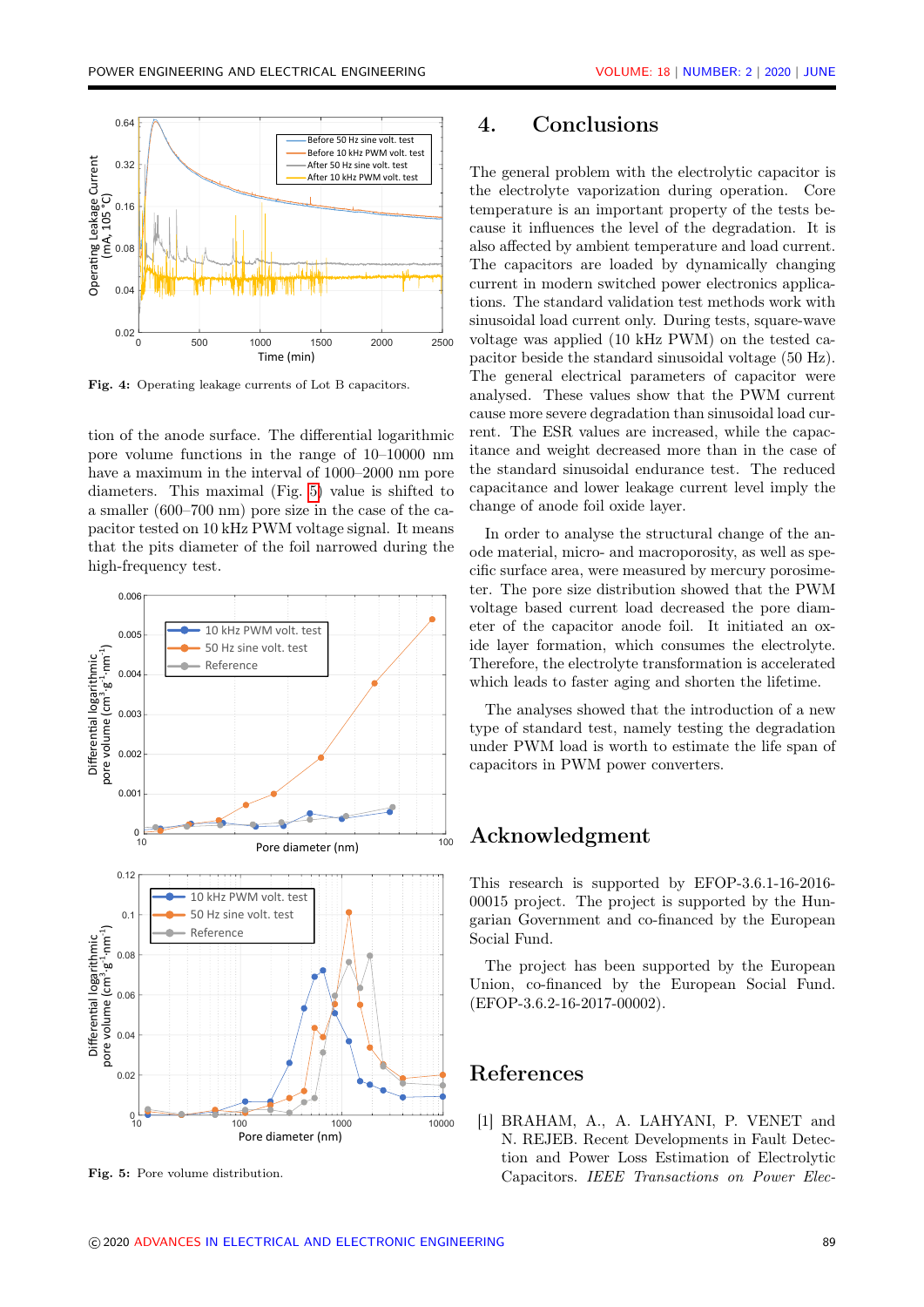tronics. 2010, vol. 25, iss. 1, pp. 33–43. ISSN 1941- 0107. DOI: [10.1109/TPEL.2009.2026749.](https://doi.org/10.1109/TPEL.2009.2026749)

- <span id="page-5-0"></span>[2] ABDENNADHER, K., P. VENET, G. ROJAT, J.-M. RETIF and C. ROSSET. A Real-Time Predictive-Maintenance System of Aluminum Electrolytic Capacitors Used in Uninterrupted Power Supplies. IEEE Transactions on Industry Applications. 2010, vol. 46, iss. 4, pp. 1644–1652. ISSN 1939-9367. DOI: [10.1109/TIA.2010.2049972.](https://doi.org/10.1109/TIA.2010.2049972)
- <span id="page-5-1"></span>[3] GASPERI, M. L. A method for predicting the expected life of bus capacitors. In: Conference Record of the 1997 IEEE Industry Applications Conference Thirty-Second IAS Annual Meeting IAS '97. New Orleans: IEEE, 1997, pp. 1042–1047. ISBN 0-7803-4067-1. DOI: [10.1109/IAS.1997.628989.](https://doi.org/10.1109/IAS.1997.628989)
- <span id="page-5-2"></span>[4] ABDENNADHER, K., P. VENET, G. ROJAT, J. M. RETIF and C. ROSSET. Online monitoring method and electrical parameter ageing laws of aluminium electrolytic capacitors used in UPS. In: 2009 13th European Conference on Power Electronics and Applications. Barcelona: IEEE, 2009, pp. 1–9. ISBN 978-1-4244-4432-8.
- <span id="page-5-3"></span>[5] AELOIZA, E., J.-H. KIM, P. ENJETI and P. RUMINOT. A Real Time Method to Estimate Electrolytic Capacitor Condition in PWM Adjustable Speed Drives and Uninterruptible Power Supplies. In: 2005 IEEE 36th Power Electronics Specialists Conference. Recife: IEEE, 2005, pp. 2867–2872. ISBN 0-7803-9033-4. DOI: [10.1109/PESC.2005.1582040.](https://doi.org/10.1109/PESC.2005.1582040)
- <span id="page-5-4"></span>[6] KIEFERNDORF, F. D., M. FORSTER and T. A. LIPO. Reduction of DC-bus capacitor ripple current with PAM/PWM converter. IEEE Transactions on Industry Applications. 2004, vol. 40, iss. 2, pp. 607–614. ISSN 1939-9367. DOI: [10.1109/TIA.2004.824495.](https://doi.org/10.1109/TIA.2004.824495)
- <span id="page-5-5"></span>[7] HARADA, K., A. KATSUKI and M. FUJIWARA. Use of ESR for deterioration diagnosis of electrolytic capacitor. IEEE Transactions on Power Electronics. 1993, vol. 8, iss. 4, pp. 355–361. ISSN 1941-0107. DOI: [10.1109/63.261004.](https://doi.org/10.1109/63.261004)
- <span id="page-5-6"></span>[8] KOLAR, J. W., T. M. WOLBANK and M. SCHRODL. Analytical calculation of the RMS current stress on the DC link capacitor of voltage DC link PWM converter systems. In: 9th International Conference on Electrical Machines and Drives. Canterbury: IET, 1999, pp. 81–89. ISBN 0-85296-720-9. DOI: [10.1049/cp:19990995.](https://doi.org/10.1049/cp:19990995)
- <span id="page-5-10"></span>[9] KOLAR, J. W. and S. D. ROUND. Analytical calculation of the RMS current stress on the DClink capacitor of voltage-PWM converter systems.

IEE Proceedings - Electric Power Applications. 2006, vol. 153, iss. 4, pp. 535–543. ISSN 1350-2352. DOI: [10.1049/ip-epa:20050458.](https://doi.org/10.1049/ip-epa:20050458)

- <span id="page-5-11"></span>[10] SHOYAMA, M., T. KURACHI and T. NI-NOMIYA. Ripple current analysis of an electrolytic capacitor in power factor correctors. Electronics and Communications in Japan (Part II - Electronics). 1996, vol. 79, iss. 4, pp. 93–101. ISSN 1520-6432. DOI: [10.1002/ecjb.4420790411.](https://doi.org/10.1002/ecjb.4420790411)
- <span id="page-5-12"></span>[11] KURACHI, T., M. SHOYAMA and T. NI-NOMIYA. Analysis of ripple current of an electrolytic capacitor in power factor controller. In: Proceedings of 1995 International Conference on Power Electronics and Drive Systems (PEDS 95). Singapore: IEEE, 1995, pp. 48–53. ISBN 0- 7803-2423-4. DOI: [10.1109/PEDS.1995.404949.](https://doi.org/10.1109/PEDS.1995.404949)
- <span id="page-5-13"></span>[12] PARLER, S. G. Jr. Selecting and Applying: Aluminum Electrolytic Capacitors for Inverter Applications. In: Cornell Dubilier [online]. Available at: [https://www.cde.com/resources/](https://www.cde.com/resources/technical-papers/selectinvcap.pdf) [technical-papers/selectinvcap.pdf](https://www.cde.com/resources/technical-papers/selectinvcap.pdf).
- <span id="page-5-14"></span>[13] RENKEN, F. Analytic Calculation of the DC-Link Capacitor Current for Pulsed Three-Phase Inverters. In: Semantic Scholar [online]. Available at: [https://pdfs.semanticscholar.org/5274/](https://pdfs.semanticscholar.org/5274/583a8cc81da2f13b9c9d11eb8fed70f6043b.pdf) [583a8cc81da2f13b9c9d11eb8fed70f6043b.pdf](https://pdfs.semanticscholar.org/5274/583a8cc81da2f13b9c9d11eb8fed70f6043b.pdf).
- <span id="page-5-7"></span>[14] IEC Standard 60384-1. Fixed capacitors for use in electronic equipment – Part 1: Generic specification. Geneva: IEC, 2016.
- <span id="page-5-8"></span>[15] IEC Standard 60384-4. Fixed capacitors for use in electronic equipment – Part 4: Sectional specification – Aluminium electrolytic capacitors with solid  $(MnO<sub>2</sub>)$  and non-solid electrolyte. Geneva: IEC, 2016.
- <span id="page-5-9"></span>[16] IEC Standard 60384-4-1. Fixed capacitors for use in electronic equipment – Part  $4-1$ : Blank detail specification. Fixed Aluminium electrolytic capacitors with non-solid electrolyte. Geneva: IEC, 2016.
- <span id="page-5-15"></span>[17] AEC-Q200 Rev D. Stress Test Qualification for Passive Components. Automotive Electronics Council, 2010.
- <span id="page-5-16"></span>[18] RUBYCON. TECHNICAL NOTES FOR ELEC-TROLYTIC CAPACITOR. 2017. Available at: [http://www.rubycon.co.jp/en/products/](http://www.rubycon.co.jp/en/products/alumi/pdf/life.pdf) [alumi/pdf/life.pdf](http://www.rubycon.co.jp/en/products/alumi/pdf/life.pdf).
- <span id="page-5-17"></span>[19] NICHICON. Application Guidelines for Aluminum Electolytic Capacitors. 2012. Available at: [www.nichicon.co.jp/english/products/](www.nichicon.co.jp/english/products/pdf/aluminum.pdf) [pdf/aluminum.pdf](www.nichicon.co.jp/english/products/pdf/aluminum.pdf).